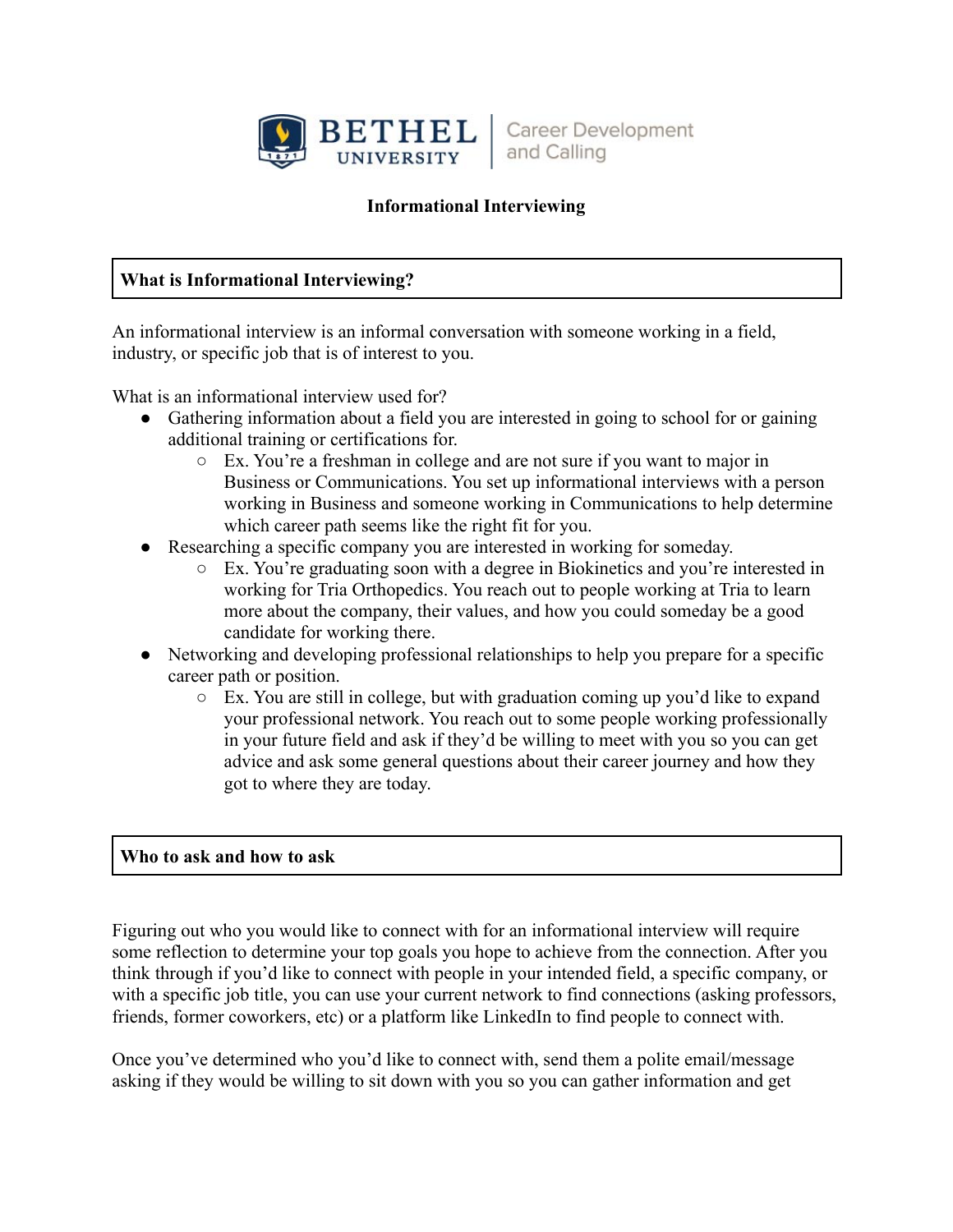advice. Be clear that you are looking to network and create a professional connection and that you are not asking for a job.

Example:

Hello Christina,

My name is Sally Carter and I got your contact information from my professor, Dr. Carver. I am a junior at Bethel University, studying Biology. Graduation is coming up soon and I'm wanting to gather more information about what it is like to work in a lab full time. I am wondering if you would be willing to have a 30 minute phone call with me so I could ask you some questions about your company, job, and how you've developed your career? Thank you so much for your time and I hope we can connect soon so I can learn more about ways I can use my Biology degree when I graduate.

Sincerely, Sally Carter

Things to make sure you include in your email:

- State your name and objective for the meeting
- Include how you found out about them as a potential professional contact
- Approximately how long a phone call or meeting would be

# **The Informational Interview**

Things to do before and during the interview:

- Show up early if meeting in person or call on time if you scheduled a phone call
- Carefully prepare questions before the meeting to ensure that you can keep the conversation going
- Actively listen and be engaged when the person answers your questions
- Ask if they have additional referrals for you in the field or industry of interest that would be good for you to connect with

Things to remember:

- You are not asking for a job! Informational interviewing is a way to gather information about potential fields/industries, learn about a specific job, network, or ask for general career advice from someone further along in their professional career
- Do your research about relevant fields, companies, etc before the interview
- Always send a thank you note after a meeting thanking your new contact for their time, advice, and useful information
- Plan how you will maintain your newly attained contacts. Start by connecting with them on LinkedIn and potentially setting up follow up meetings if applicable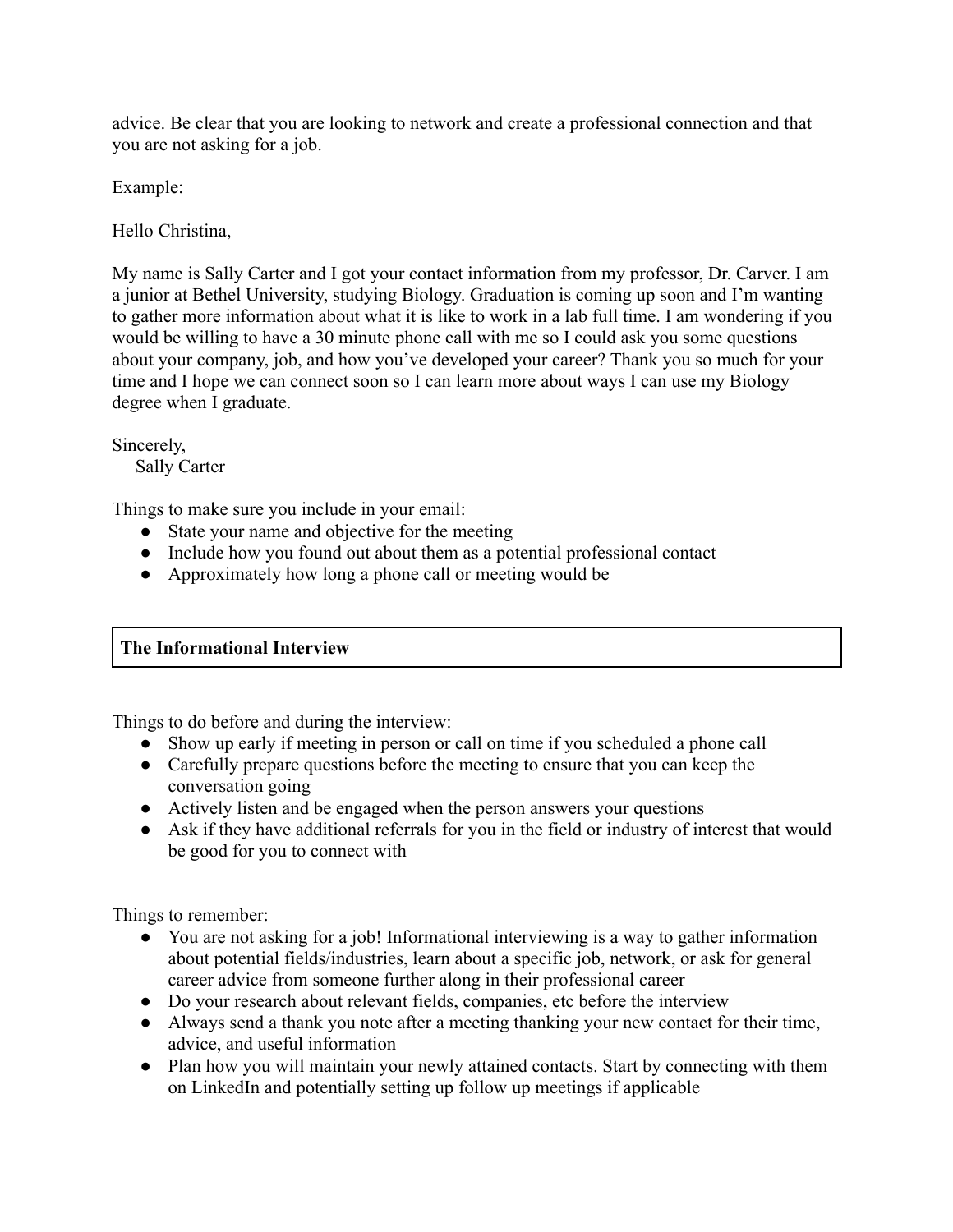# **Example Questions for Informational Interviewing**

#### **Career Path**

- Tell me more about your career path. How did each job lead to your next position?
- Why did you pursue this specific career?
- If you could do it all over again is there anything you would do differently or change about your career path?
- What was your undergraduate major? How did it help prepare you for your career?
- Have you had additional training or certifications outside of your undergrad degree?
- What are some other related jobs and industries I could explore? If you made a career change what are some fields you would consider?
- Where can a person in an entry-level position in this industry expect to be in two years? Five years?

#### **Work Specifics**

- What is a typical workday like for you? What is a typical workday like for someone in a lower level position?
- What skills are required in your position on a daily basis?
- What parts of your job do you like the best?
- What parts of your job are most challenging?
- What motivates you to remain in this job despite some of the challenges?
- What is the most fulfilling aspect of your job?
- Describe your work environment?
- What are the responsibilities of other people you work with?
- How often do you work outside of regular work hours?
- Which season(s) of the year is toughest in your job?
- How has your work affected your lifestyle?
- Would it be possible for me to shadow you or someone else at work sometime?

## **Profession Outlook**

- Are there too many or too few people in your industry/field currently?
- Are there any changes or developments in the future that could affect future opportunities in this industry/job/company?
- Why do people leave this field/company/industry?
- What is the employment outlook in your field?

## **Money and Advancement**

- What are entry-level salaries typically set at?
- What would be my earning potential in this company/field/industry?
- What is the background of most senior-level executives?
- What additional training or schooling is needed to achieve promotions and advancements?